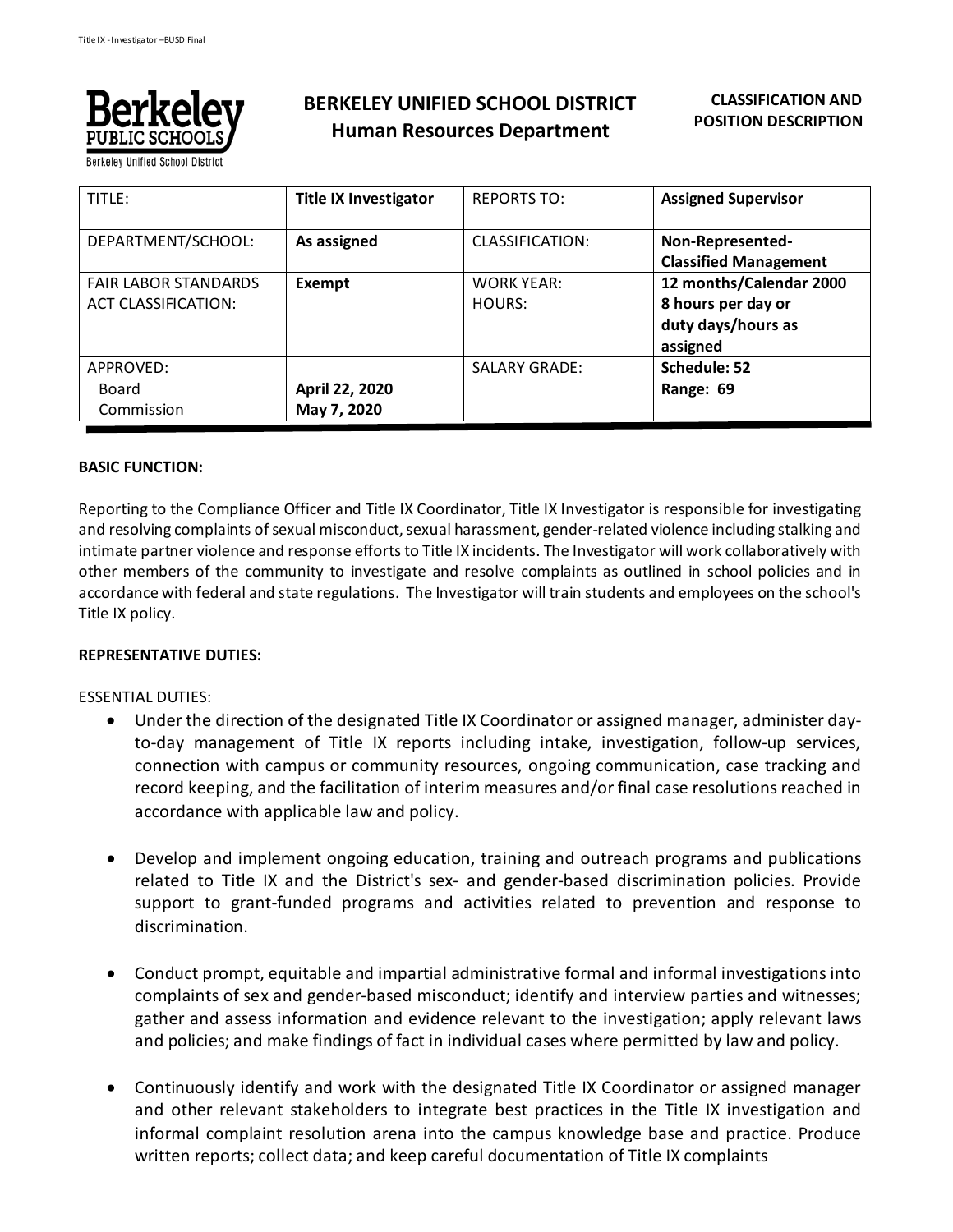- Assist the designated Title IX Coordinator or assigned manager in ensuring the District's compliance with Title IX; the Jeanne Clery Disclosure of Campus Security Policy and Campus Statistics Act (Clery Act); the Violence Against Women Act (VAWA); and relevant nondiscrimination provisions of the California Education Code and California Code of Regulations; and any other related state and federal laws and regulations. Collaborate with on and off-campus resources, other District investigators, law enforcement, victim services, and other appropriate stakeholders to ensure that the District's processes, responses and policies are consistent with state and federal laws and regulations.
- Maintain knowledge of changed, current, and pending state and federal laws, regulations, and trends in the areas of investigations, Office of Civil Rights, equal employment opportunity, discrimination, harassment, and other related topics.
- Provide information, guidance, interpretation, and training to District employees and students on state and federal laws and District policy and procedures related to unlawful discrimination and harassment prevention.
- Actively foster and maintain a climate that is supportive and respectful to students, staff, and the public.

# **KNOWLEDGE, SKILLS, AND ABILITIES:**

- Exceptional critical thinking skills demonstrated by the ability to analyze information, evaluate results, and facilitate resolution of difficult challenges, including the ability to handle issues of complex and extreme sensitivity
- Skill in writing concise, logical analytical reports to convey complex issues that fulfill school timelines.
- Strong and effective interpersonal skills; the ability to learn well and demonstrate sensitivity to respect for individual needs.
- Ability to work as part of a school-wide community to resolve complaints in a neutral and sensitive manner.
- Demonstrate the ability to work as part of a school-wide community to resolve complaints in a neutral and sensitive manner.
- Knowledge of and ability to respond to the community regarding school policies related to Title IX.
- Experience conducting investigations of cases involving sexual harassment, sexual assault, intimate partner violence, stalking, or other sexual misconduct.
- Experience working in or with educational institutions, including experience working with students, faculty, and/or staff.
- Excellent judgment with the ability to manage highly sensitive and confidential information. Strong skills in the areas of conflict resolution, problem-solving, interviewing and investigating incidents.
- Strong analytical skills and the ability to assess and negotiate complex, highly sensitive situations.
- Experience developing and presenting in-person training, preferably on prohibited discrimination/equal opportunity issues.